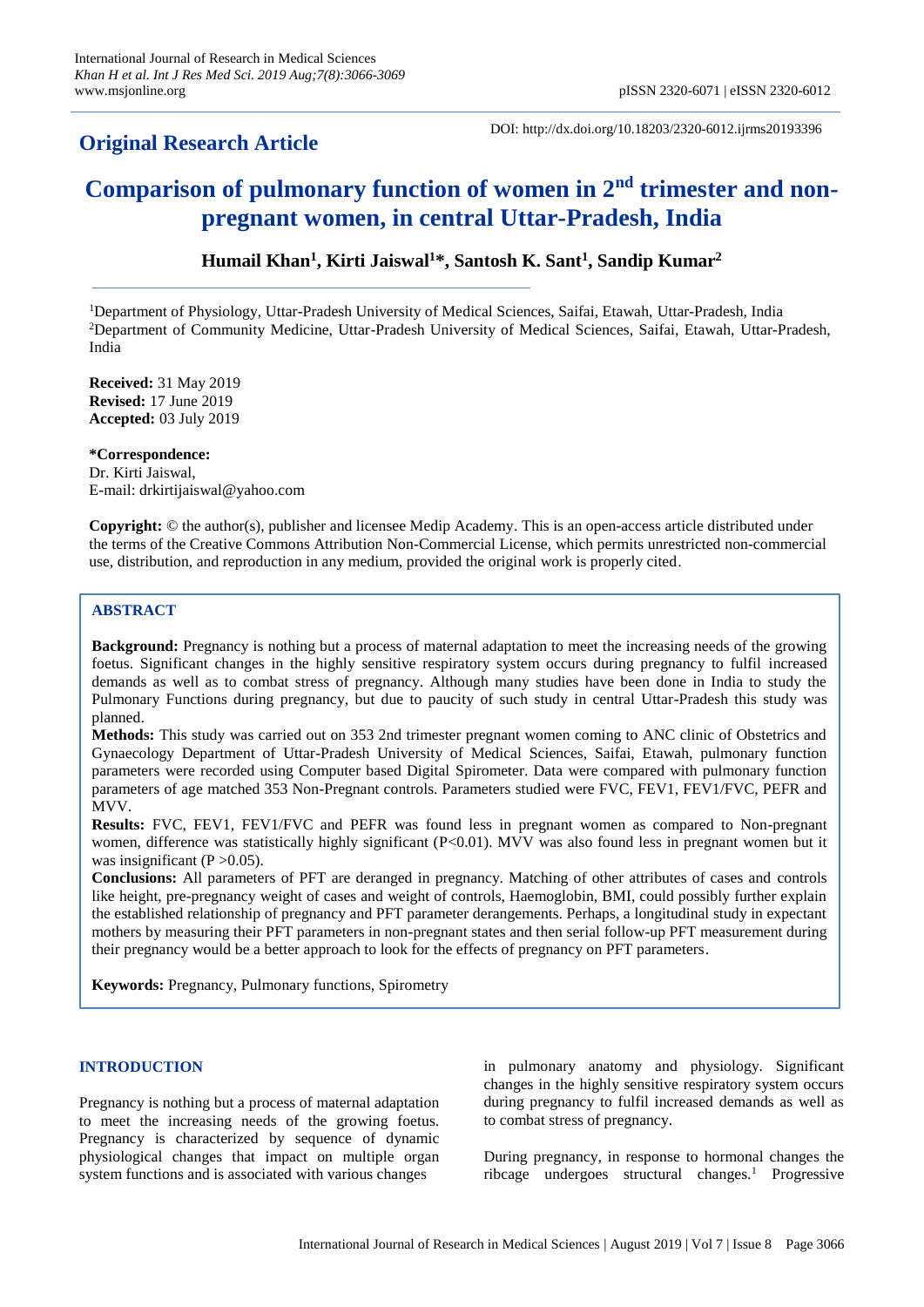relaxation of the ligamentous attachments of the ribs cause the sub-costal angle of the ribcage to increase from 68<sup>°</sup> to 103<sup>°</sup> early in pregnancy before the uterus is substantially enlarged. The increased elasticity of the ribcage is probably the result of the same factors that induce changes in the elastic properties of the pelvis. One of the important mediators is thought to be the polypeptide hormone Relaxin which is increased during pregnancy. This substance is responsible for the softening of the cervix and the relaxation of the pelvic ligaments.<sup>2,3</sup>

## **METHODS**

#### *Tool of study*

In the present study, an interview of pregnant women coming to OPD of Obstetrics and Gynaecology Department was conducted. A predesigned pretested structured questionnaire was filled. In case, condition of the subject does not warrant the interview, relatives or attendants were interviewed. Prior to the interview, informed consent was taken from each participant and confidentiality of the information collected was ensured. Participants had to undergo a test of Computerized Spirometry after interview.

## *Study population*

Healthy pregnant women of 21-40 years of age in their 2<sup>nd</sup> trimester of pregnancy attending ANC-Clinic of Department of Obstetrics and Gynaecology, and randomly selected age matched non-pregnant women from general population as controls.

#### *Exclusion criteria*

Patients of medical illnesses especially pulmonary diseases, heart diseases, anaemia, pre-eclemptic toxaemia, twin pregnancy etc.

## *Procedure*

Before recording the PFT, the procedure was explained and demonstrated in detail to the participants till proper understanding. Doubts, if any, were answered to their satisfaction. Instructions about the importance of nose clip and maintaining a tight seal with the lips around the mouthpiece while performing the tests were given. Comfort of each participant was ensured during the procedure of recording the PFTs. After a trial three satisfactory attempts were recorded, each time with adequate rest in between and result was determined from the best efforts. Parameters recorded were:

- Forced Vital Capacity (FVC)
- Forced Expiratory Volume in 1 second (FEV1)
- FEV1/FVC %
- Peak Expiratory Flow Rate (PEFR)
- Maximum Voluntary Ventilation (MVV).

#### **RESULTS**

Total number of subjects enrolled in study was 706, out of which 353 were pregnant women and 353 were age matched non-pregnant women Table 1.

#### **Table 1: Distribution of subjects and controls.**

| Sr. No. | Group                 | No. |     |
|---------|-----------------------|-----|-----|
|         | Pregnant women        | 353 | 50  |
|         | Non-Pregnant<br>women | 353 | 50  |
| Total   |                       |     | 706 |

Age criteria of inclusion was 21 years to 40 years, Table 2 shows Mean age of both groups are almost similar with only difference of some fraction. Mean weight of nonpregnant women were greater than 2nd trimester pregnant women, reason being different individuals acting as control Table 3.

## **Table 2: Distribution of subjects and controls as per their mean age.**

| Sr. No. Group      | Mean Age $\pm SD$<br>(vears) |
|--------------------|------------------------------|
| Pregnant women     | $23.83 + 2.540$              |
| Non-Pregnant women | $23.67 \pm 3.021$            |

#### **Table 3: Distribution of subjects and controls as per their Mean Weight.**

| Sr.<br>No. | Group              | <b>Mean weight</b><br>$\pm SD(Kg)$ |
|------------|--------------------|------------------------------------|
|            | Pregnant women     | $51.15 + 6.274$                    |
|            | Non-Pregnant women | $53.04 \pm 8.123$                  |

Mean height of pregnant women was less than mean height of non-pregnant women with SD of 4.913 in pregnant women and 4.697 in non-pregnant women Table 4.

## **Table 4: Distribution of subjects and controls as per mean height.**

| Sr.<br>No. | Group                 | Mean height ±SD<br>$(cm)$ |
|------------|-----------------------|---------------------------|
|            | Pregnant women        | $152.03\pm4.913$          |
|            | Non-Pregnant<br>women | $155.90 + 4.697$          |

All the parameters of pulmonary functions which we assessed in this study, FVC, FEV1, FEV1/FVC, PEFR and MVV were found less in 2nd trimester pregnant women as compared to non-pregnant women. Difference of all above parameters were statistically significant (P<0.05) except the difference of MVV, which was statistically insignificant Table 5.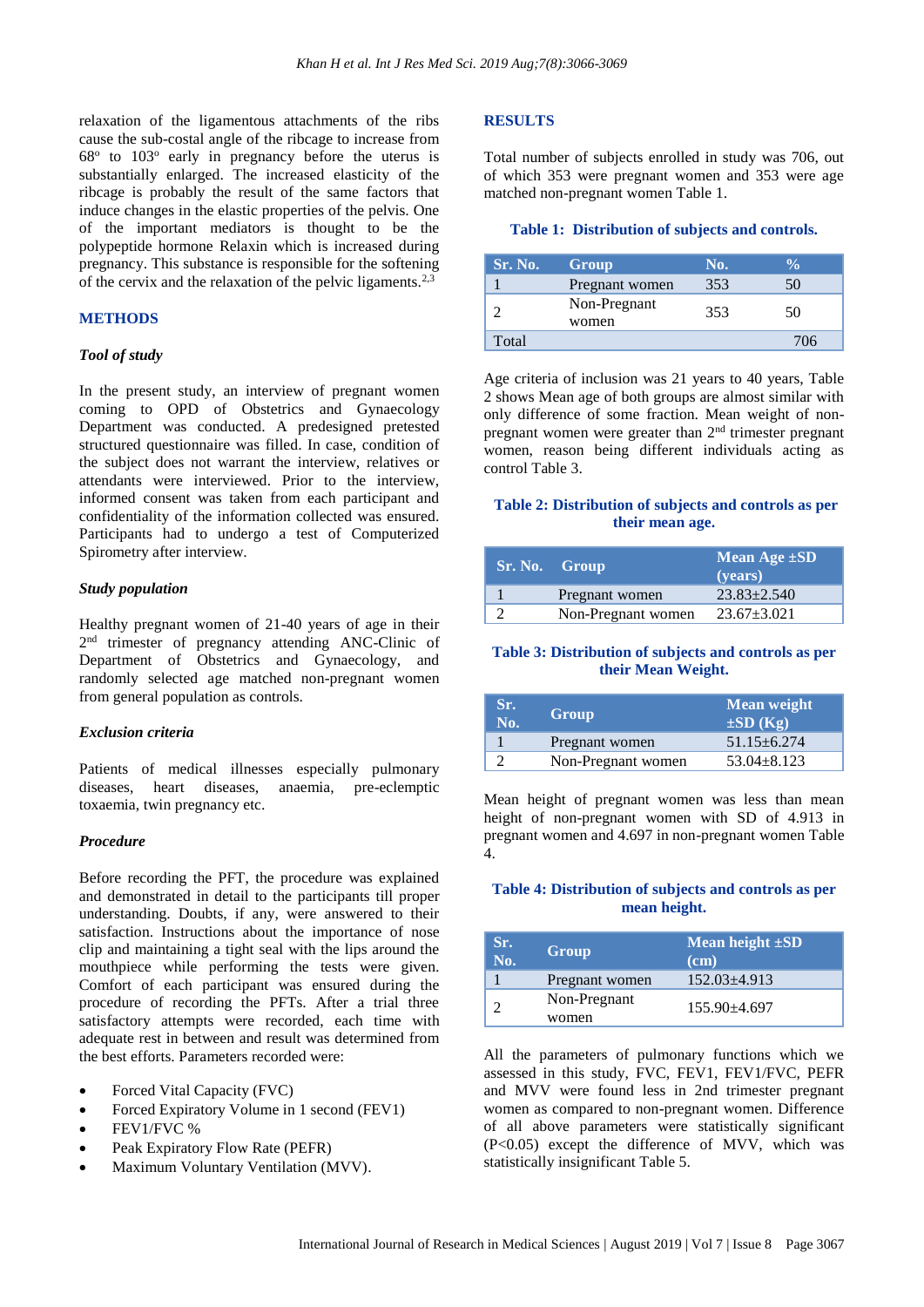| <b>Variables</b> | <b>Pregnant women (Mean</b> +SD) | <b>Non-Pregnant</b> (Mean+SD) | <b>P</b> Value | t value |
|------------------|----------------------------------|-------------------------------|----------------|---------|
| FVC(L)           | $3.055+0.171$                    | $3.108 \pm 0.231$             | < 0.01         | $-3.45$ |
| FEV1(L)          | $2.504 \pm 0.158$                | $2.543 \pm 0.246$             | < 0.01         | $-2.52$ |
| FEV1/FVC         | $0.816 \pm 0.028$                | $0.827 \pm 0.034$             | < 0.01         | $-4.9$  |
| PEFR $(L/sec)$   | $5.712 \pm 0.307$                | $5.908 \pm 0.282$             | < 0.01         | $-8.84$ |
| MV(L/min)        | $100.698 + 5.865$                | $101.318 + 5.712$             | 0.15           | $-1.42$ |

**Table 5: Distribution of subjects and controls as per mean of variables.**

Data in Mean ±SD, P<0.05: Significant; P<0.01: Highly Significant.

## **DISCUSSION**

This study was a case control study, total number of subjects enrolled in study were 706 from 21 to 40 years of Age, out of which 353 were pregnant women taken as test subjects and 353 were age matched non-pregnant controls. Statistically significant difference in weight and Height of control and test group was present, reason being different individuals acting as controls who were probably having better socio-economical condition, the difference of their means is also significant  $(P<0.05)$ .

Highly significant (P<0.05) difference in FVC was found in  $2<sup>nd</sup>$  trimester pregnant women as compared to nonpregnant women, Santhakumari et al, showed statistically insignificant difference in FVC during 2nd trimester pregnancy as compared to non-pregnant women, Deolalikar S found statistically significant difference in FVC in 2nd trimester as compared to non-pregnant women.<sup>4,5</sup>

Because of changing hormonal milieu, reduced alveolar PCO<sub>2</sub> (which has a broncho-constrictor effect) and reduced oxygen carrying capacity of blood in pregnancy, it is expected to have less FEV1 in pregnant women as compared to non-pregnant women and further decrease with increasing gestation. In our study also, we have found significant less FEV1 in pregnant women as compared to non-pregnant women, whereas many studies like Mohapatra s et al, Uthamarajan CS and Deolalikar S reported only insignificant reduction in FEV1 during pregnancy.<sup>6,7,5</sup> In this study, authors have found significant less ratio of FEV1/FVC in pregnancy, Mohapatra S et al and C S Uthamarajan found that change in the FEV1/FVC ratio was insignificant, in Priyadarshini G et al study significant increase in ratio of FEV1/FVC reported and in Neeraj et al, study FEV1/ FVC ratio were found to decline.<sup>6-9</sup>

PEFR, a highly dependent parameter on voluntary effort of subject is expected to decrease in pregnant women with increasing gestation due to lesser force of contraction of main expiratory muscles (anterior abdominal and internal intercostal), mechanical effect of enlarging gravid uterus on diaphragm, changing hormonal milieu, inadequate nutrition due to morning sickness and altered eating habits and reduced oxygen carrying capacity of blood with increasing gestation. Mohapatra S et al, found that PEFR decreases with increasing gestation, C SU Uthamarajan and Priyadarshini G et al, reported a highly significant decrease in PEFR during pregnancy as compared to nonpregnant women, In our study also PEFR is found to be less significantly (P<0.05) in pregnant women as compared to non-pregnant women. $6-8$ 

Uthamarajan CS found a highly significant change in MVV and Priyadarshini G et al reported a progressive reduction in MVV during  $1<sup>st</sup>$  to  $3<sup>rd</sup>$  trimester of pregnancy. In our study, non-significant difference  $(P>0.05)$  in mean of MVV in 2nd trimester pregnant women as compared to non-pregnant women was found.7,8

#### **ACKNOWLEDGEMENTS**

Participation of subjects and role of every individuals in whatsoever way in this study is acknowledged.

*Funding: No funding sources*

*Conflict of interest: None declared Ethical approval: The study was approved by the Institutional Ethics Committee of Uttar-Pradesh University of Medical Sciences, Saifai was obtained* 

## **REFERENCES**

- 1. Schoene RB, Pierson DJ, Lakshminarayan S,<br>Shrader DL, Butler J. Effect of Shrader DL, Butler J. Effect of medroxyprogesterone acetate on respiratory drives and occlusion pressure. Clinic Resp Physiol. 1980;16(5):645-53.
- 2. Goldsmith LT, Weiss G, Steinetz BG. Relaxin and its role in pregnancy. Endocrinol Metabol Clin North Am. 1995;24(1):171-86.
- 3. Sutton FD, Zwillich CW, Creagh CE, Pierson DJ, Weil JV. Progesterone for outpatient treatment of Pickwickian syndrome. Ann Internal Med. 1975;83(4):476-9.
- 4. Santhakumari D. Umayal, CCA Pulmonary function test in pregnancy-a cross sectional study. Int J Cur Res. 2015;7(7): 17926-17929.
- 5. Deolalikar S. Pulmonary function tests in the second and third trimester of pregnancy. Int J Pharm Bio Sci. 2014:5(2):(B)841-6.
- 6. Mohapatra S, Satapathy U, Panda N. Study of pulmonary function tests during pregnancy at